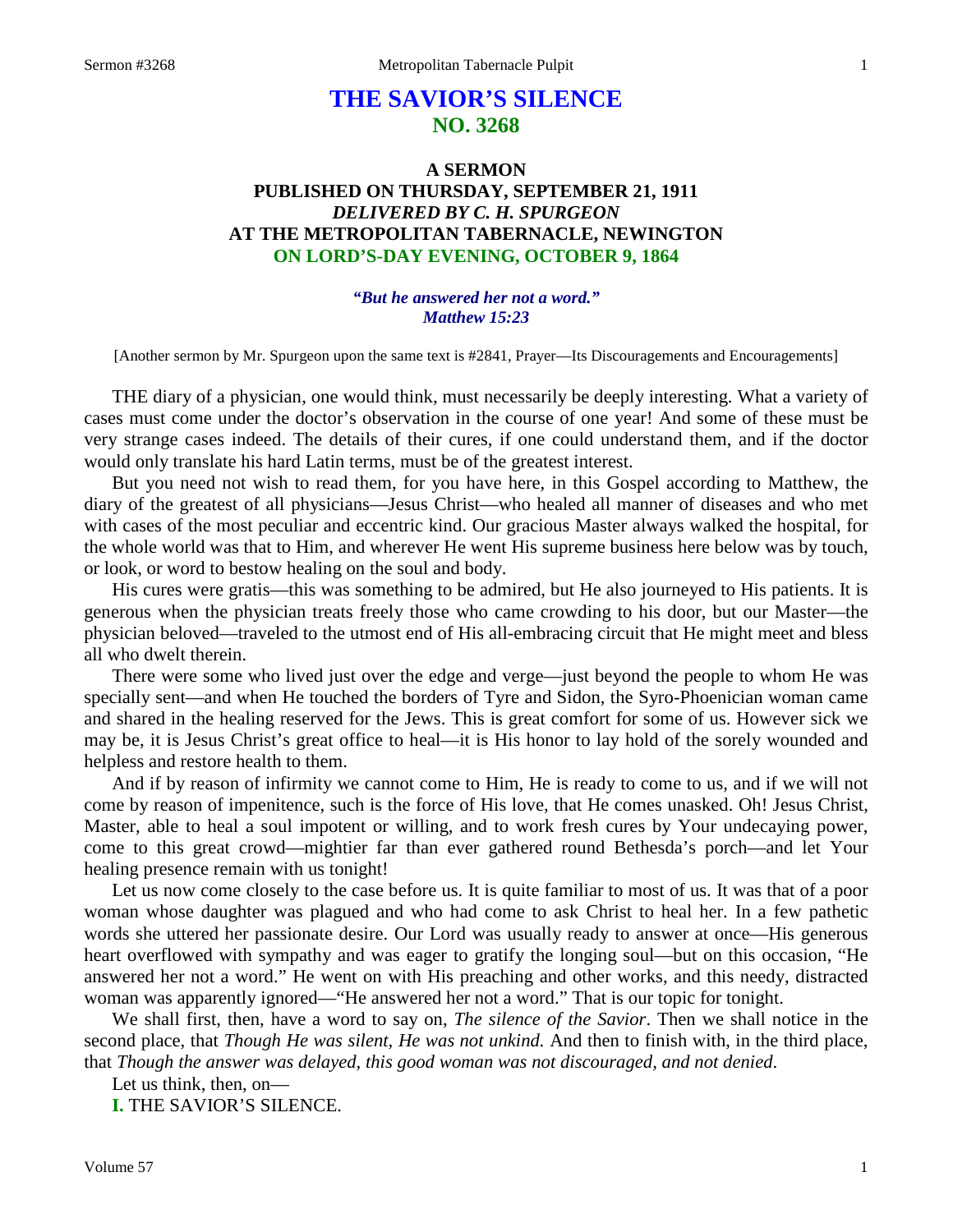Generally, our Lord was like the father in the parable, eagerly on the look-out for the returning sinner, but here He seems distant, reserved, and when appealed to, silent. Usually the tear was waiting to weep in sympathy with those that wept, but now His eyes are strangely dry and His soul seemed not to be stirred by the mother's earnest entreaty.

Generally, there was no need to ask—He looks upon distress and like the Good Samaritan is moved with pity and hastens to help. But here He is sought with tears, entreated with piteous pertinacity, yet "He answered her not a word."

This is more remarkable as we remind ourselves that this woman *had a distinct sense of need*. There is no vagueness or cloud as to her desire. She utters most precisely the yearning of her heart. She knew what she longed for, and that intensely, and yet—yet—she had no immediate answer. Is not this the case with many of you?

You want a Savior, have cried to Him for months. That little room can witness the prayers and tears, and since no answer has come, you have said, "It is because I do not enough feel my need." But that may not be the real reason at all. Repentance is necessary, but much which is called by that name is not true repentance.

Terrors of conscience are not repentance—though they may lead to it. And though you may never have been filled with alarm, yet if you are sorry for sin, hate sin, and would be rid of it root and branch, your repentance is genuine. The thing to be inquired of is not quantity but quality. For even deep repentance is not an absolute essential to salvation.

## *"All the fitness He requireth, Is to feel your need of Him."*

Your repentance may be true and your sense of need deep, and yet you may have to wait, and wait, and wait still, before His peace floods your soul.

Besides this, this poor woman *knew where to come for help*. She looked at the right door. She asked for "mercy, mercy." This was her one plea. And if we come to God with any other, we know not who we are seeking, and to whom we are speaking.

This woman was deeply humbled with a sense of unworthiness, but she turned even that into an argument for the Savior's pity, for the mercy of God. I know there are some who fear that because they have not heard, "Thy sins are forgiven thee," that they have not come to Christ aright. Nay! this woman came aright and yet for the present she is kept without a word.

If we come to Christ at all, we do come aright. I have often said, "There is no true coming—which can be wrong." "No man can come unto me, except the Father which hath sent me draw him." So if God draws, He cannot draw the wrong way. Looking for the mercy of Christ, trusting the merits of His sacrificial death, then you have come and come aright to the door of mercy. And yet you may for a time not have a word to comfort you.

Yet again, this woman *had some clear idea of our Lord's character*. She calls Him, "Lord." Her first appeal is, "Have mercy." Her second, "Help me." But in both it is to the Lord she appeals. She had some idea of His deity, His omnipotence, even more than some of His disciples. Nor need this surprise us. A deep sense of need often reveals to us Christ's all-sufficiency.

And yet with all this insight into our Lord, "He answered her not a word." So you may know the Master, sit at the foot of His cross and view the flowing of the precious blood, your eyes may be familiar with His marred visage, your faith may have beheld Him exalted on high, and you may have no doubt as to the might of His deity, and the sympathy of His manhood, and yet though saved, may have no joy of salvation. Doubtless you shall never see death, but as yet you have no exhilaration of life.

This woman, too, *had a humble but determined faith*. Our Lord admired and extolled this, for He said, "Oh! woman, great is thy faith!" She had faith before her wishes were granted—and we may have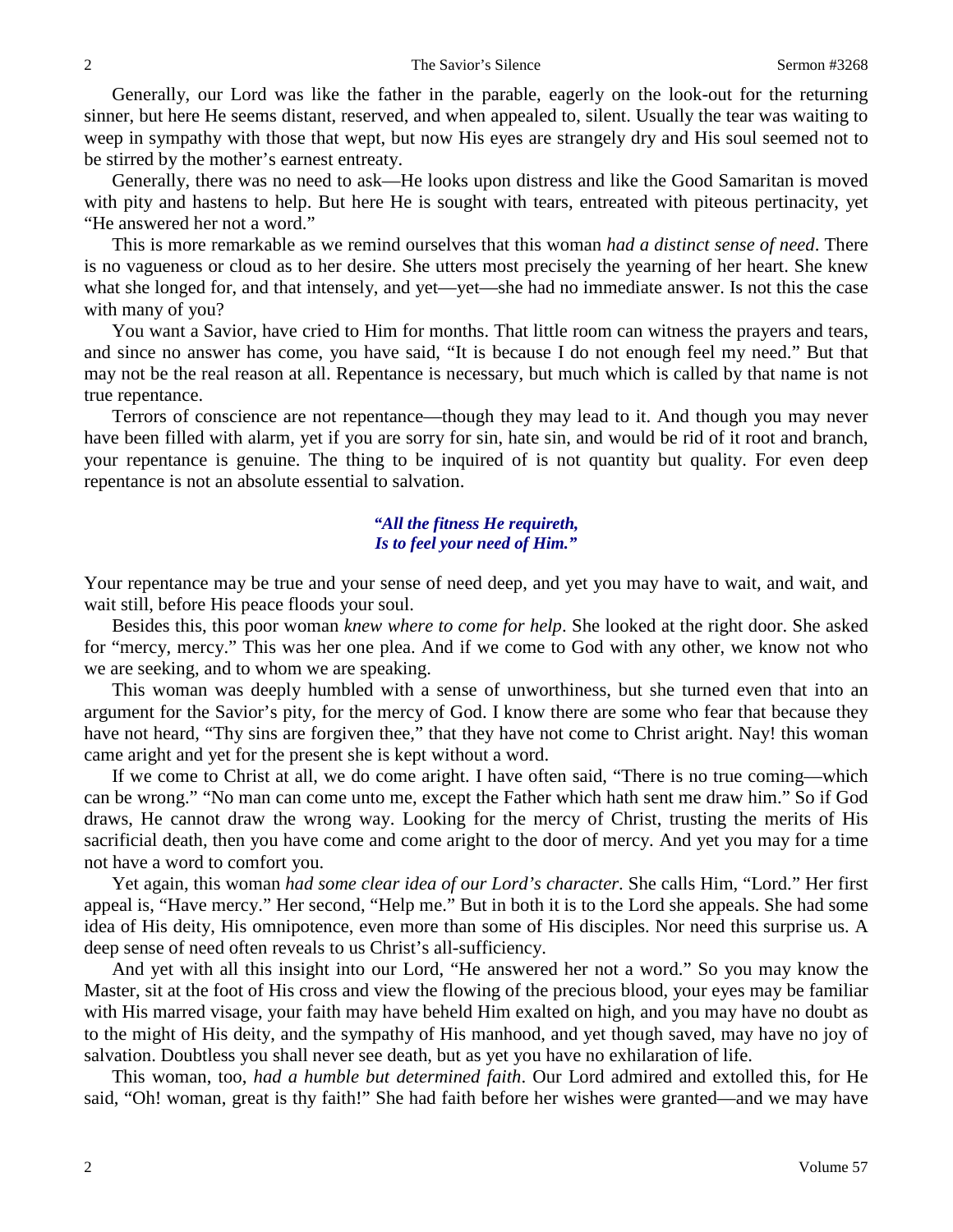faith that saves and yet have no sweet assurance. There are, I believe, multitudes who have trusted Christ, who are described by the prophet Isaiah as, "walking in darkness, and seeing no light."

Many there are who, believing, have eternal life, but have not yet entered into the peace and joy that are its fruits. They are saved. They have their title-deeds, but they do not read them clearly. Heaven is theirs, but their eyesight is imperfect, and so "the mansion in the skies" is still in the land of far distances. Christ may have heard you in His heart, without having answered you in your ear. He may have filed your prayer in heaven, but for some reason He may permit you for a time to struggle without comfort and without light.

Yet once again, notwithstanding all this, she was *a soul Christ meant to bless*. There was never a question in His heart whether He would heal her daughter. He had ordained to give her what she sought—had never for an instant meant to deny it. It had ever been stored for her on high. He willed once for all that she should go away in peace.

And so, wearisome nights may have been appointed for you, strong crying and tears—but keep on, for if God has given you genuine faith, He must give you eternal salvation, unless He breaks His promise—which He can never do. He must save those who come unto Him through Jesus Christ. Your business is with His command, and when you have obeyed, and believed on the Lord Jesus Christ, then, even if you weep in the dark, your tears will be for your spiritual strengthening.

This was my own case for nearly five years. If ever a soul did pray with anguish, I know I did. I could never rest. God had put the desire after His son into my heart, and I could never rest satisfied until I had heard the Father whisper, "You are Mine." Some drops of mercy fell, but the next day they were all dried up. Sometimes I seized hold of a promise, but it appeared to melt away in my hands.

Though but a child I turned over His Word, seeking for something to suit my case, but nothing would come until God's appointed day had struck—and then the darkness vanished and light came and I rejoiced in Jesus and the light which only He can give. Many who are ordained unto eternal life, are yet held back, as John Bunyan was, for many a day and even years, in doubt and perplexity and trouble. "He answered her not a word."

In the second place we see that—

# **II.** THOUGH THE SAVIOR WAS SILENT, HE WAS NOT UNKIND.

He had good reasons for refusing to give her a word. Here is one. It is His delight *to put faith to the test*. Great kings have ever had exploits performed before them for their pleasure. And in order to prove faith's mighty power, the Lord God even sends it upon strange errands. He delights to see the daring it can display when relying on His power.

He said to it when but a stripling, "Go and cut off the giant's head!" And faith did it. He said, "Go and compass the city and destroy it, and rush rejoicing over the ruined walls." And faith did it. Again He said, "Go, and for My sake enter the burning fiery furnace"—and faith did it and came out unscathed. "Go to the lions' den," said the king—and faith went and shut the lions' mouths.

And our Lord, finding faith incarnate in this poor woman, puts it to the test. Her faith now has to struggle with the King Himself. Be not alarmed! Jesus said, "It is not meet to take the children's bread and cast it to the dogs." And she answered, "Truth, Lord: yet the dogs eat of the crumbs which fall from their Master's table." So the King tests faith and puts the crown upon its head as He answers, "Oh! woman, great is thy faith!"

So with some of you, seeking Jesus, but not yet finding Him. He knows your faith but He delays comfort, to let men see what that faith will do. And when that is done, He will disperse the clouds and fill your soul with rejoicing. I have no doubt the Savior did this, not for His pleasure, but for her profit. It is good for a man to bear the yoke in the youth of his faith.

The Spartans would never have been a nation of conquerors if they had not been trained in the school of hardness in their childhood. They had to smart, and struggle, and feel sometimes the pangs of hunger, that in the day of battle they should never retreat from the strongest foe. So we may have sore temptations to meet before reaching heaven and He is hardening us.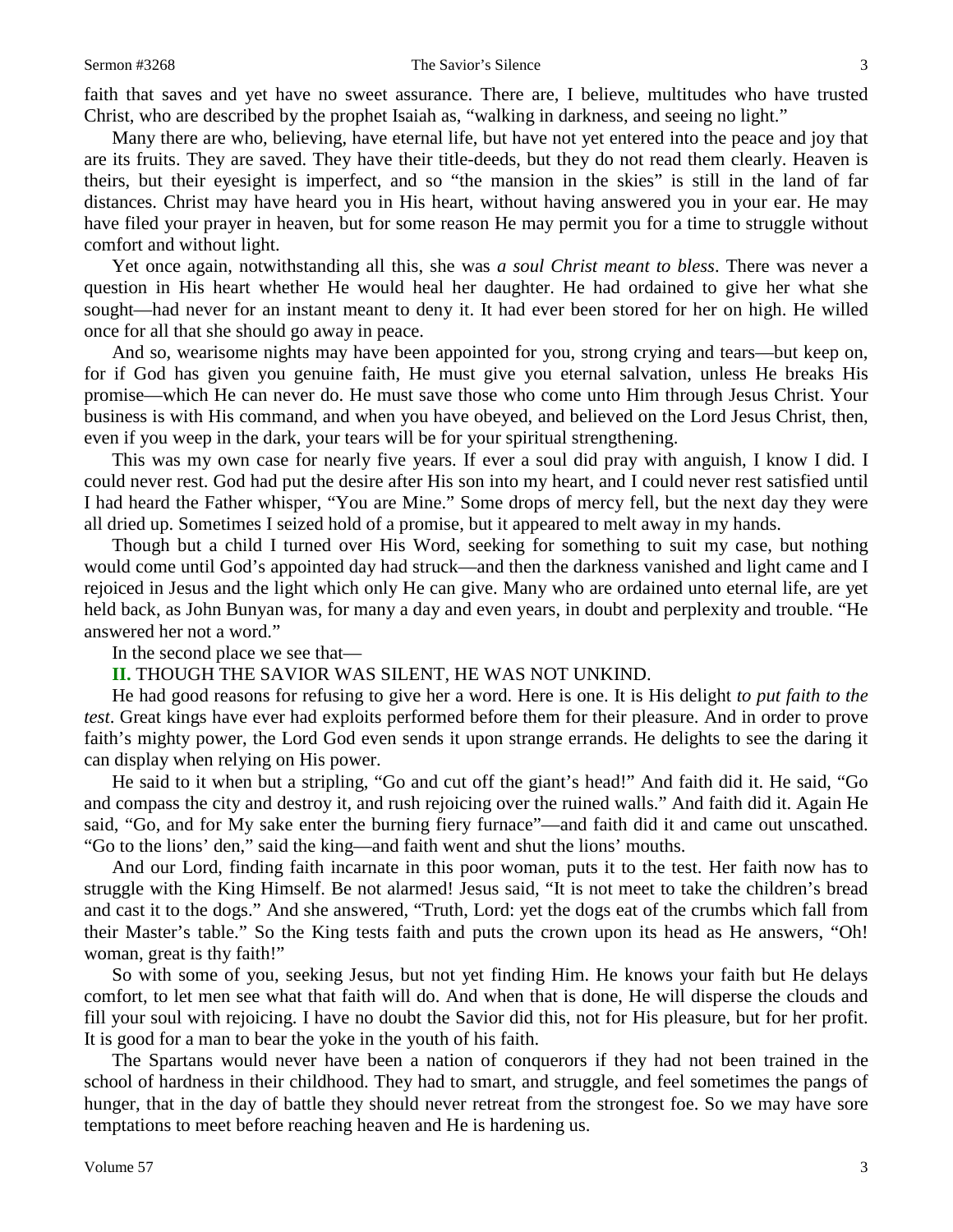As the florist takes the plants from the hothouse into the open air to harden them, so the Lord removes us from the light and warmth of His loving countenance and hardens us so that frosts shall not wither us if they come by and by.

The Savior, too, may have had an eye *to the onlookers*. Towards us who this day are the onlookers upon the fine exhibition of this woman's faith, surely He had a gracious purpose. Surely He did it that there might be a well of comfort and instruction to troubled souls in ages past, in this age, and in ages yet to come. Who knows?

This woman was kept for a time in suspense, for your comfort poor woman, for you young man, with your poor despairing soul. "There," He seems to say, "in this one case I will set an example to all who do not at once get comfort, that they may see that their faith shall yet prevail. If they still believe and continue to plead until I come, then shall the answer be peace." Jesus was not unkind, even in His silence.

The last point for our reverent study is this—

**III.** THOUGH THE ANSWER WAS DELAYED, THIS WOMAN WAS NOT DISCOURAGED NOR DENIED.

When she could not get a word, she did not go away and sulk, as some professed penitents do, but gathered more boldness. She appears to have come nearer to the Lord, for we read in the twenty-fifth verse, "then she came and worshipped him." As if standing in the outer circle, she now pushed through the crowd and *came nearer*—but not irreverently—she came to worship.

Herein she reads us all a lesson. If we have had no answer to our pleading, do not give up, but go nearer to Christ. Make it more solemnly the resolve of your soul that you have real dealings with Him. Some persons rest satisfied with saying a number of phrases beginning one way, and ending with "Amen."

I do not like to rise from my knees until I have had assured dealings with the Master. There are fifty words to the air, but it is the one word with the Master which effects our soul's purpose. Lay hold upon the cross, put your fingers by faith into the print of the nails, thrust your hand in His side, and realize that He is really there. And this shall be your way of obtaining true comfort.

Nor was this all. When she thus came nearer, *she cried more earnestly*. The disciples said, "Send her away, for she crieth after us." But her cry came to Him with a plaintive pathos in her words. She wept she cried—such a cry as a mother wails out over her dying child. It seemed to hold in it these words, "I must have this blessing, give it to me or I die, thou Son of David. I am not one who speaks with the lips only—my heart cries to You. Hear a woman's heart that breaks, unless You speak the comfortable words to her."

Ah! cold prayers will never open the gates of heaven—you must go and knock, and knock, and knock, and knock again if you would make swing open the celestial portals. You must use the golden knocker not with a languid tap, but with the loud stroke of one who must get entrance, for the cold street of the everlasting storm is already falling, and if shut out, there will be "weeping and wailing and gnashing of teeth."

Remember how powerfully the Savior Himself exhorted to this, in His parable of the importunate friend who needed bread for his friend, come to him after a journey, and who never rested until he secured it from his neighbor, though he roused him out of bed at midnight to obtain it. Homely is the picture, but notable is the meaning and lesson of it.

You must knock, and knock, and knock, and redouble your blows—take heaven by storm—for as our Lord declared, "The kingdom of heaven suffereth violence," so be numbered with the violent, who "take it by force." The longer you are made to wait, the more earnestly must you pray, and your prayers will yet prevail.

But I want us particularly to notice, that the *longer she prayed, the shorter became the prayer*. You may generally measure the worth of prayer by this rule—the longer the worse, the shorter the better. She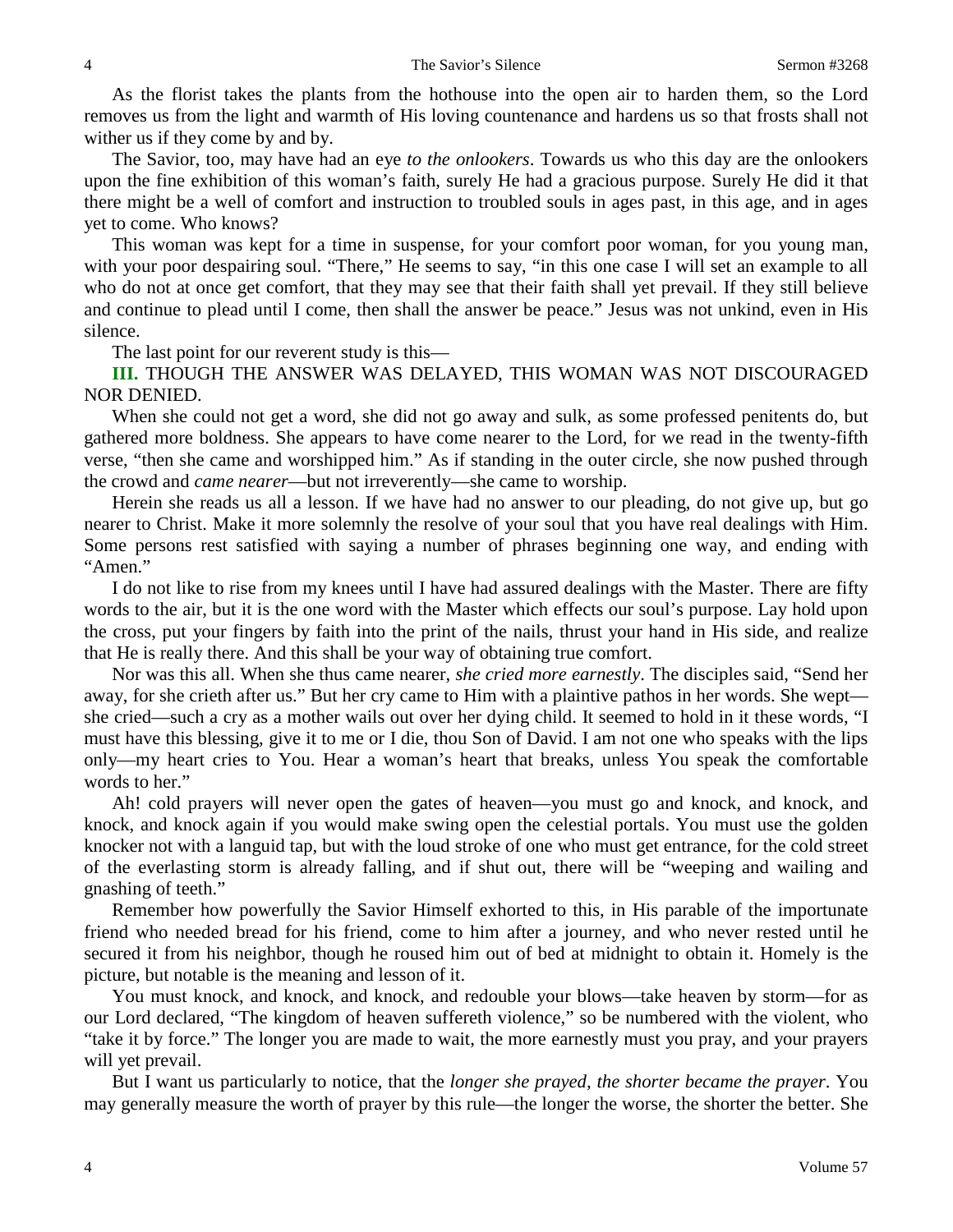began, "Have mercy on me, O Lord, thou Son of David: my daughter is grievously vexed with a devil." That is a good prayer, but the next is shorter. "Lord, help me!" It is just those prayers that win the day.

It would be well if we remembered to let our words be few when we come before the Most High. When we get intensely and solemnly earnest before God, we generally have more thoughts than words—more intensity than sentences. Some may say, "I cannot pray at all," but if God has given you desire for His mercy, you can surely pray, "Lord, help me." That is not too long for memory or for time. "Lord, help me."

You can pray that before going to work in the morning, pray it at night, however late you may return. Some say the Lord's prayer, but I beg you not to do so if unconverted. How can you say, "Our Father," unless you are saved and belong to the family of God? What right have you to call Him, "Father," unless you have passed from death unto life? Use it when the Spirit of adoption is yours, but not until then.

This is an infinitely better prayer for you, "Lord, help me." It makes no profession but of helplessness. It confesses, "I cannot help myself. I am most unworthy and most needy. Lord, help me to repent. Break my heart for me. Help me to believe. To keep me from sin. To serve You and to be like Jesus Christ Himself." I cannot suggest a prayer shorter or more full of meaning.

It was not, however, the prayer, but her faith that captured the heart and commanded the blessing of the Lord. She would not let go her hold of Him and she would not take, "No," even out of His own mouth. She knew He must be true. Now, sinner, Christ has said, "He that believeth on me is not condemned." If you believe in Christ you are not condemned, and though the delays to your prayers may seem to say you are condemned, believe it is seeming only, and that He must and will keep His promise to save every sinner that trusts Him.

Do not let even your conscience fill you with fear. Would to God you would say, "I will believe that Jesus Christ died for me. I will cast myself upon Him. I am black—I believe that He will wash me. I am foul and evil, but I will believe in Him to create me anew. I have nothing, but I take Christ to be my all in all. Here, tonight, I trust Him, just as I am. I trust Him to bring me where He is to dwell with Him forever."

If God enables you to do this, depend upon it, your eternal life is sure. God help you thus to pray and believe, ere long you shall go your way, and "according to your faith, so shall it be done unto you." The Lord dismiss you with His blessing for Jesus Christ's sake. Amen.

# **EXPOSITION BY C. H. SPURGEON**

# *MATTHEW 15 AND PSALM 42*

**Verse 1.** *Then came to Jesus scribes and Pharisees, which were of Jerusalem, saying,*

Our Lord had been busily engaged in healing the sick, and now these pettifoggers came round about Him to try and worry Him. They were a kind of mosquito swarm to Christ—had He not been a perfect man they might have worried Him.

**2.** *Why do thy disciples transgress the tradition of the elders? for they wash not their hands when they eat bread.* 

"Why do thy disciples transgress the traditions of the elders?" Generally a good man is held responsible for the acts of his followers. If they cannot find fault with Christ, they will find fault with His disciples, who must have been men of admirable character when even scribes and Pharisees had no worse charge to bring than the following—"For they wash not their hands when they eat bread."

The Savior must have been gentle, indeed, to bear with such people as these. It would have given us the fidgets to have such folks round about us. Here is He healing the sick, curing the lepers, feeding the hungry, and these people are talking about washing their hands. Oh! how many religious people there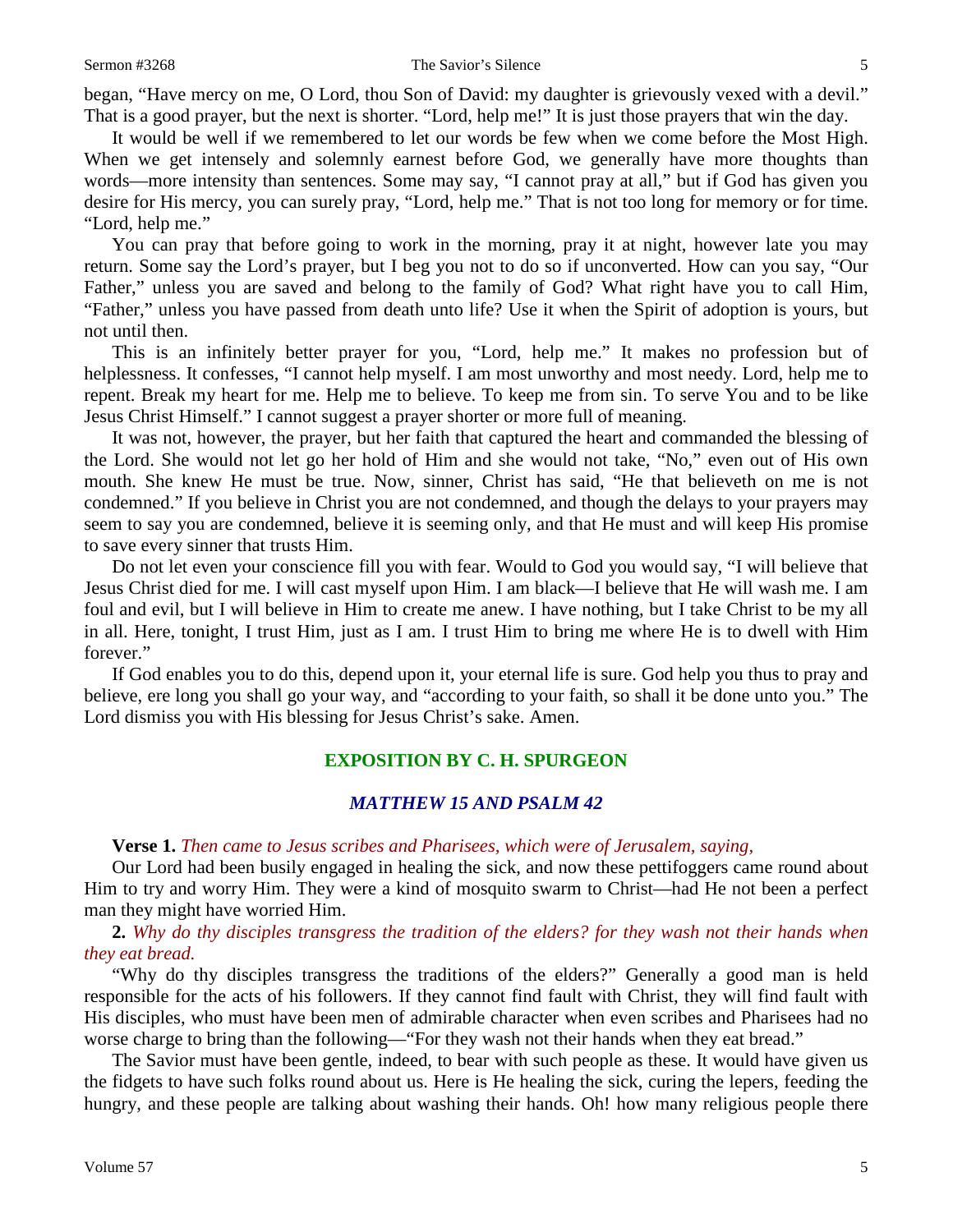are that are occupying their time about nothing of vital importance at all, questions of washing their hands or something of that kind.

**3.** *But he answered and said unto them, Why do ye also transgress the commandment of God by your tradition?* 

He did not deign to answer their question, but posed them with another.

**4-6.** *For God commanded, saying, Honour thy father and mother: and, He that curseth father or mother, let him die the death But ye say, Whosoever shall say to his father or his mother, It is a gift, by whatsoever thou mightest be profited by me; and honour not his father or his mother, he shall be free. Thus have ye made the commandment of God of none effect by your tradition.*

They actually taught that a man might escape the happy duty of succoring his father and mother, the first duty surely of a son, by saying, "I have dedicated so much of my goods to the temple and the worship of God that I cannot afford it."

There are not many in these days that talk that way—they generally cannot afford to dedicate anything to the temple because they are keeping their father and mother, they go the other way, but one way or another, men will if possible escape from moral or religious duty.

Now God loves not that we should bring one duty to Him smeared with the blood of another, and for a man to give his money to the temple which he ought to have given to his father and mother was a violation of the strict law of God, and could not possibly be acceptable to Him. Thus they made void the law of God by their traditions.

**7-9.** *Ye hypocrites, well did Esaias prophesy of you, saying, This people draweth nigh unto me with their mouth, and honoureth me with their lips; but their heart is far from me. But in vain they do worship me, teaching for doctrines the commandments of men.*

Christ spoke very plainly to them, there is no dealing with hypocrites with kid gloves—these nettles must be boldly grasped, and the Savior did so. Brethren, stick to the Scriptures in doctrine and in precept—what have you to do with modern thought, the imaginations of men, the vain thoughts of crazy brains? Hold to God's thoughts, which are as high above men's thoughts as the heavens are above the earth.

One word of God is worth a whole world full of the thoughts of men and time shall yet show us yet that it is so. We have but to wait and we shall see that the thoughts of man are vanity, but the Word of God abides forever. "And he called the multitude"—one of the finest ways of rebuking the Pharisees and scribes—He seemed to turn His back on these gentlemen who knew so much.

**10-11.** *And he called the multitude, and said unto them, Hear, and understand: not that which goeth into the mouth defileth a man; but that which cometh out of the mouth, this defileth a man.*

Religion stands not in meats and drinks and divers washings or anything external—it lies in the heart. It is that which comes out of the heart that is the true index of the character, not that which is done externally.

**12-13.** *Then came his disciples, and said unto him, Knowest thou that the Pharisees were offended, after they heard this saying? But he answered and said, Every plant, which my heavenly Father hath not planted, shall be rooted up.*

They stand like a grove of trees, men take shelter under their great knowledge, but God never planted them, and therefore they shall be plucked up. And He did pluck them up without ceremony.

**14.** *Let them alone: they be blind leaders of the blind. And if the blind lead the blind, both shall fall into the ditch.* 

So you need not trouble to shove them in, you let them alone, it will come to an end. There are some forms of error which Christ may denounce, but which His disciples had better let alone—there is a ditch ready and waiting for them somewhere or other.

**15-20**. *Then Then answered Peter and said unto him, Declare unto us this parable. And Jesus said, Are ye also yet without understanding? Do not ye yet understand, that whatsoever entereth in at the mouth goeth into the belly, and is cast out into the draught? But those things which proceed out of the*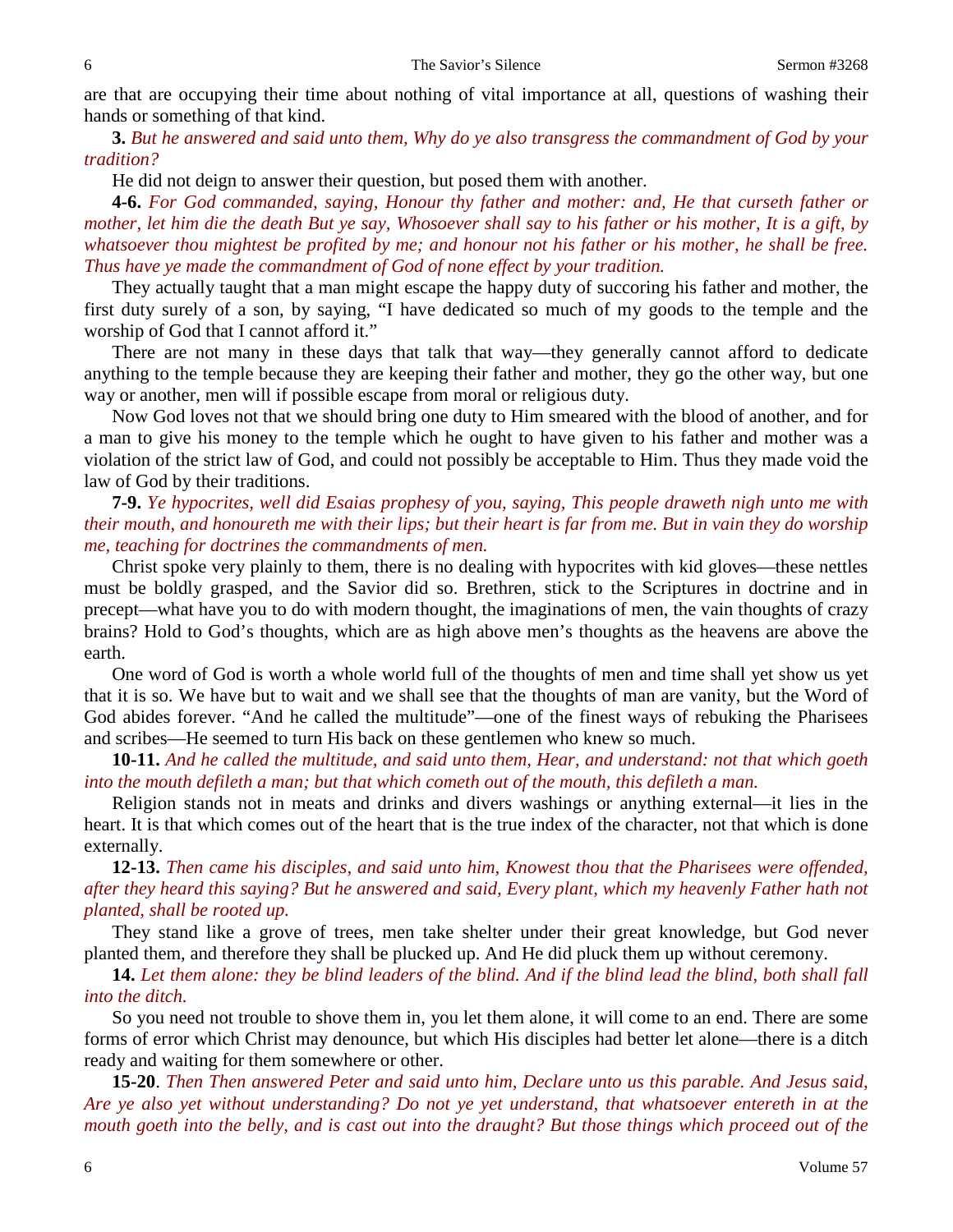#### Sermon #3268 The Savior's Silence 7

# *mouth come forth from the heart; and they defile the man. For out of the heart proceed evil thoughts, murders, adulteries, fornications, thefts, false witness, blasphemies: these are the things which defile a man: but to eat with unwashen hands defileth not a man.*

By and by in the chapter we shall see thousands of people eating with unwashed hands, who could not have eaten at all, if it had been requisite first for them to wash their hands, for they were in a desert place. Not but what it is well even to wash the hands and every other part of the flesh. It should be true of every Christian, "Having your bodies washed with pure water," cleanliness should always go with godliness. But this was a mere ceremonial rite, a washing of the hands whether they wanted it or not for form's sake, and the Savior pours contempt upon it.

**21-22.** *Then Jesus went thence, and departed into the coasts of Tyre and Sidon. And, behold, a woman of Canaan came out of the same coasts, and cried unto him, saying, Have mercy on me, O Lord, thou Son of David; my daughter is grievously vexed with a devil.*

He made a long journey to go and meet one woman. An instance of how far you and I ought to be willing to go to save a soul. "And behold a woman of Canaan came out of the same coasts." She came a little way but He had come a long way. Perhaps some sinner has come here today. Ah, Christ has come too.

The woman "cried unto him." Sinners and the Savior will meet, for the sinners are seeking Him and they will perhaps meet sooner than they expect. Perhaps she meant to have gone a long journey, but He met her and she "cried unto him, saying, Have mercy on me, O Lord, Thou Son of David." She knew His deity—"O Lord." She knew His humanity—"The Son of David." She knew His royalty, "The Son of David." She had but one prayer, "Have mercy on me."

That prayer suits me very well, too, today—is it too humble for you? I pity you then. "Have mercy on me, O Lord, Thou Son of David." And yet her prayer was not for herself. "Have mercy on me, for my daughter is grievously vexed with a devil." Many a mother feels that the greatest mercy to herself would be salvation for her child. How we are wrapped up in these who are the offspring of our body. How we desire their salvation, how careful we should be if they are saved, how should we pray for the children of others, that God would have mercy on mothers by healing daughters.

"But he answered her not a word." You may pray, and pray acceptably, and yet not get an immediate answer.

**23.** *But he answered her not a word. And his disciples came and besought him, saying, Send her away; for she crieth after us.* 

She makes too much noise. Oh! the poor disciples! "She crieth after us." That she did not—she cried after the Master, not after them. Oh! the big disciples, how large they are, and how easily troubled. "She crieth after us."

**24.** *But he answered and said, I am not sent but unto the lost sheep of the house of Israel.* 

My mission as a prophet is to Israel, not to the Gentiles just now.

**25-27**. *Then came she and worshipped him, saying, Lord, help me. But he answered and said, It is not meet to take the children's bread, and to cast it to dogs. And she said, Truth, Lord: yet the dogs eat of the crumbs which fall from their masters' table.*

Splendid faith, to make it out, that to heal her daughter would be after all to Christ nothing but to give her a lot of crumbs! She thought so much of Him—He was so great in her estimation that as much as she valued the healing of her daughter, she reckoned it to be to His royal majesty only as a bit of dog's food. Oh! splendid faith!

**28.** *Then Jesus answered and said unto her, O woman, great is thy faith: be it unto thee even as thou wilt. And her daughter was made whole from that very hour.* 

Write, sir, out a blank check. She may fill it in just as she likes—there is no limit to what God will give an unlimited faith. If we limit our faith, then we limit the Holy One of Israel. "And Jesus departed from thence." He had done His business, He is always on the move, but loiters never.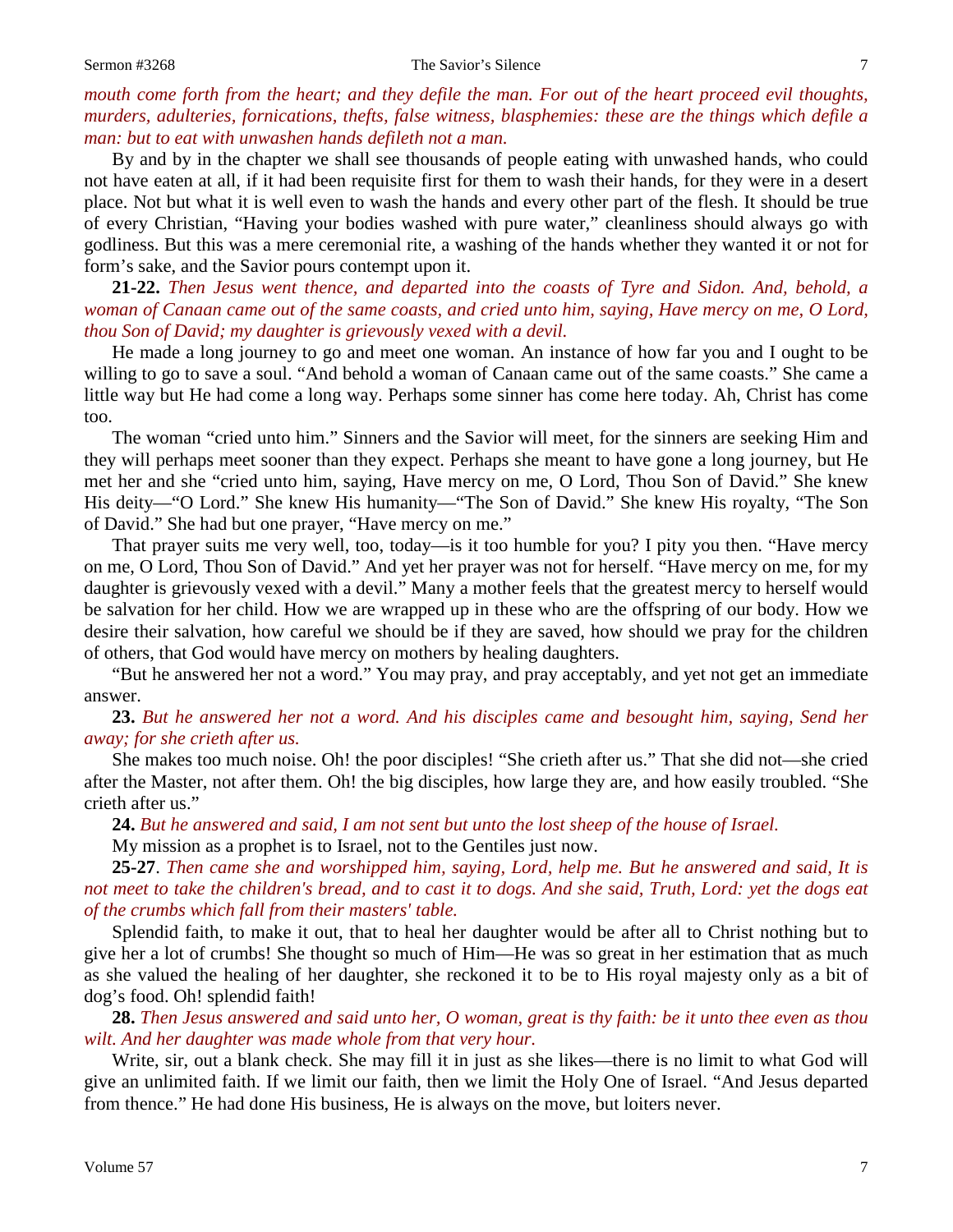**29-30.** *And Jesus departed from thence, and came nigh unto the sea of Galilee; and went up into a mountain, and sat down there. And great multitudes came unto him, having with them those that were lame, blind, dumb, maimed, and many others, and cast them down at Jesus' feet; and he healed them:*

What an assemblage and in the middle of a great hospital. What a sight for Him to see all these sick people carried like so many burdens and then laid down at His feet! Cannot we today each one bring somebody? Think of somebody, some friend of yours, that is yet unsaved. Take him on your back, nay, carry him in your bosom, and bring him by faith, and lay him down at Jesus' feet just now. Who shall it be? Think about it.

**31-34**. *Insomuch that the multitude wondered, when they saw the dumb to speak, the maimed to be whole, the lame to walk, and the blind to see: and they glorified the God of Israel. Then Jesus called his disciples unto him, and said, I have compassion on the multitude, because they continue with me now three days, and have nothing to eat: and I will not send them away fasting, lest they faint in the way. And his disciples say unto him, Whence should we have so much bread in the wilderness, as to fill so great a multitude? And Jesus saith unto them, How many loaves have ye? And they said, Seven, and a few little fishes.*

And I daresay they thought, "We shall want all these ourselves." It was noble on their part that they were willing to give away all they had—every bit of it, little fish and loaves and all—none too much for the company, and yet they parted with all at the Master's bidding.

**35.** *And he commanded the multitude to sit down on the ground.*

I think I see Him rising from the place where He sat, and saying, "Now you have been standing up and you are all hungry, sit down all of you." What a sight to see them all dropping into their places. According to Mark they fell into order by rank, by hundreds and by fifties. What a Commander-in-Chief Christ is. When He makes a banquet it is not a scramble, it is always orderly, and when there is anything very disorderly it is generally because Christ is not there—if He is there, everything seems to fit into its place.

**36.** *And He took the seven loaves and the fishes, and gave thanks, and brake them, and gave to his disciples, and the disciples to the multitude.* 

"They did all eat and were filled." I remember a country brother putting it, "And they *did* all eat," which I think is very likely—they were very hungry, they *did* all eat, and were filled. They were ravenous, but they were not stinted.

**37-39.** *And they did all eat, and were filled: and they took up of the broken meat that was left seven*  baskets full. And they that did eat were four thousand men, beside women and children. And he sent *away the multitude, and took ship, and came into the coasts of Magdala.*

And if the women and children bore any proportion to most congregations, they would make a larger number than the men. And then comes the finish, "And he sent away the multitude." You and I, if we had done this, would have let them stay for an hour while somebody proposed and somebody else seconded a vote of thanks for this good dinner that they had had, but not He. He fed them and then He sent away the multitude, and took ship, and came into the coasts of Magdala. May we learn Our Lord's blessed absence of self-seeking!

### *Psalm 42.* **Verse 1.** *As the hart panteth after the water brooks, so panteth my soul after thee, O God.*

Hunted, hot, weary, thirsty. It must drink or die. You see the poor creature with the big tears in its eyes, with the sweat distilling from it, moving to and fro as it pants in its longing for the water, "even so does our soul long after God." I must have my God. I must die if I have not God. It is the refrain of our hymn, "Give me Christ, or else I die."

It is not verbal. It is the soul that is panting. And when you grow very weary with the world and very heavy of heart—ay, and when without any trouble you are led to see the emptiness of all carnal joys then is the time when this panting comes.

**2.** *My soul thirsteth for God, for the living God: when shall I come and appear before God?*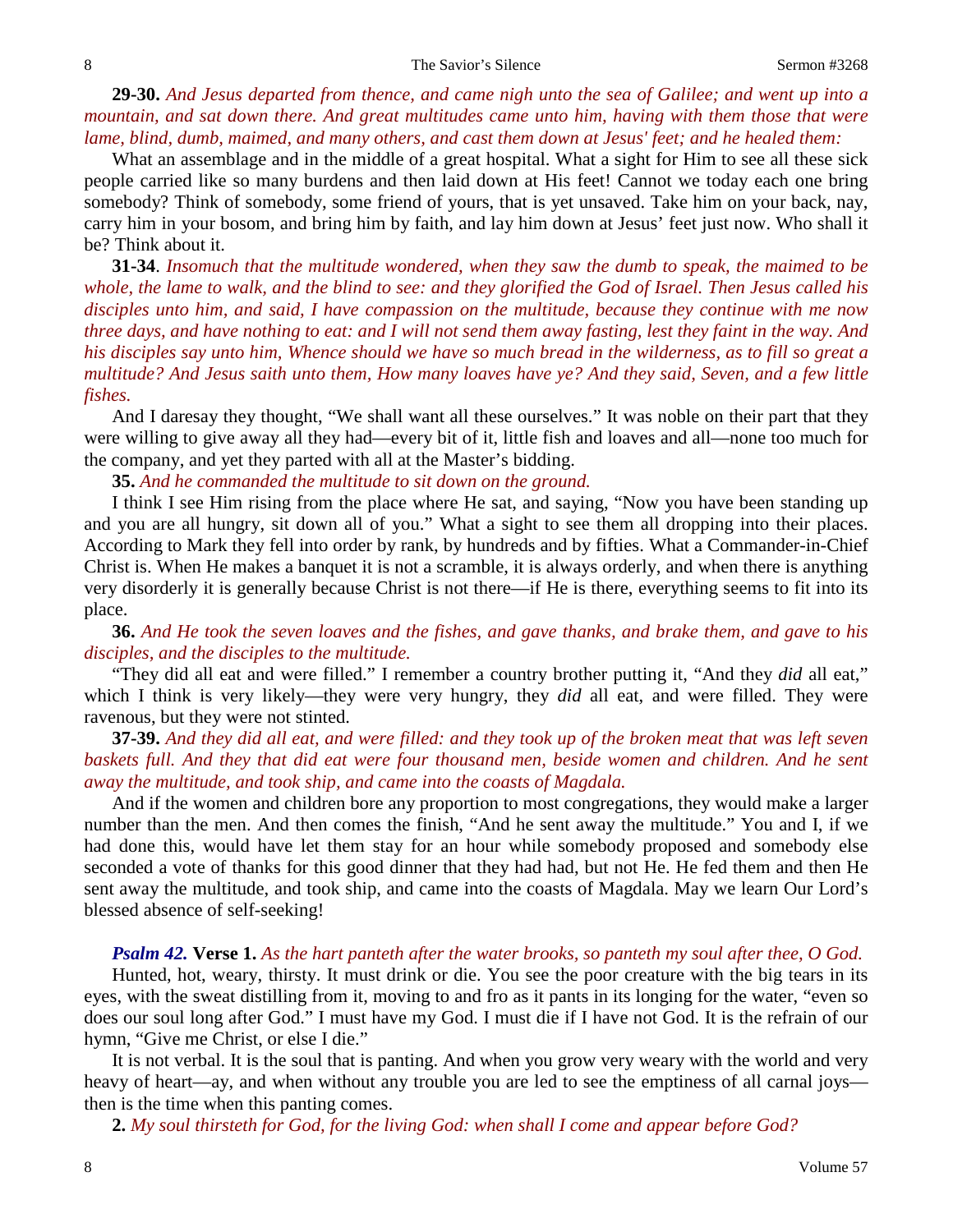Not sacraments, not sermons, but God. Not books, not even prayers, but God. Three times He puts it, "for God"—"for the living God"—"that I may come and appear before God." We could not pant after an idol or an image, but we do thirst after a living God that He would come to our living souls. We feel as if we could not live without the living God.

Is it so with you? You shall have your desire. If for a while He delays, He must come at the cry of His children.

**3.** *My tears have been my meat day and night, while they continually say unto me, Where is thy God?* 

That is a very stinging question and the enemy knows that, and he takes care to put it often to the Christian. "Where is thy God." "My God, my God, why hast thou forsaken me?" That was the bitterest bitter in Christ's cup. When our adversaries think that we are altogether left, and to cry, "Where is thy God?" it is not a wonder that we begin to weep until our tears become the salt meat of every meal. "My tears have been my meat day and night, while they continually say unto me, Where is thy God?"

**4.** *When I remember these things, I pour out my soul in me:*

You could not help it. It is not the best thing in the world. Meditation is always good, but it needs to be done in a wise way, else we may meditate ourselves into still deeper griefs. "I pour out my soul in me."

# **4.** *For I had gone with the multitude,*

Here were memories which made him sorrowful, but yet made him hopeful.

# **4.** *I went with them to the house of God,*

Time was when I had many with me, when I did not stand alone—when they were glad of my company, and I of theirs. I did not go the wrong way, but I went with them to the house of God. And the house of God is all the more delightful because of the many that go to it.

# *"At once they sing, at once they pray; They hear of heaven and learn the way."*

## **4.** *With the voice of joy and praise, with a multitude that kept holyday.*

And I felt it to be a true holiday. There are some that turn holy days into holidays. Blessed are they that turn holidays into holy days. It is indeed a great solace for the heart to enjoy Christian fellowship, and to go with the many to the worship of God. But if he cannot—if his pathway is to be a lonely one, then let him still trust in God though I should not wonder that he has his grief.

**5.** *Why art thou cast down, O my soul? and why art thou disquieted in me?* 

As old Master Trapp says, "David tries to talk David out of the dumps—and he does well." Here were two Davids—David that was down and David that was up, and David draws David up. So you, too, if you are a little low tonight, should let your better, godlier self talk to yourself.

# **5.** *Hope thou in God:*

If you cannot do anything else, yet hope. The New Zealanders call hope "the swimming thought," because when everything else is drowned, up comes hope at the top of the wave. You cannot drown hope.

## **5.** *For I shall yet praise him for the help of his countenance.*

Snatch from the altars of the future fire-brands with which to kindle the altar of today. "I shall yet praise him." I am not always going to be low. I have hung the harp upon the willows, but I have not broken its strings. I shall take it down again. "I shall yet praise him for the help of his countenance." If He does but look upon us—if He does but have pity upon us—let us be content with that and abide His time.

# **6.** *O my God, my soul is cast down within me:*

Is it not a blessed thing that, even when he is down, he says, "Oh, my God"? He gets hold of his God. He has lost his company, but he has not lost his God. See—"*my* soul—"*my* God." His God is as much his as his soul is his. He puts them together—"*my* God"—"*my* soul."